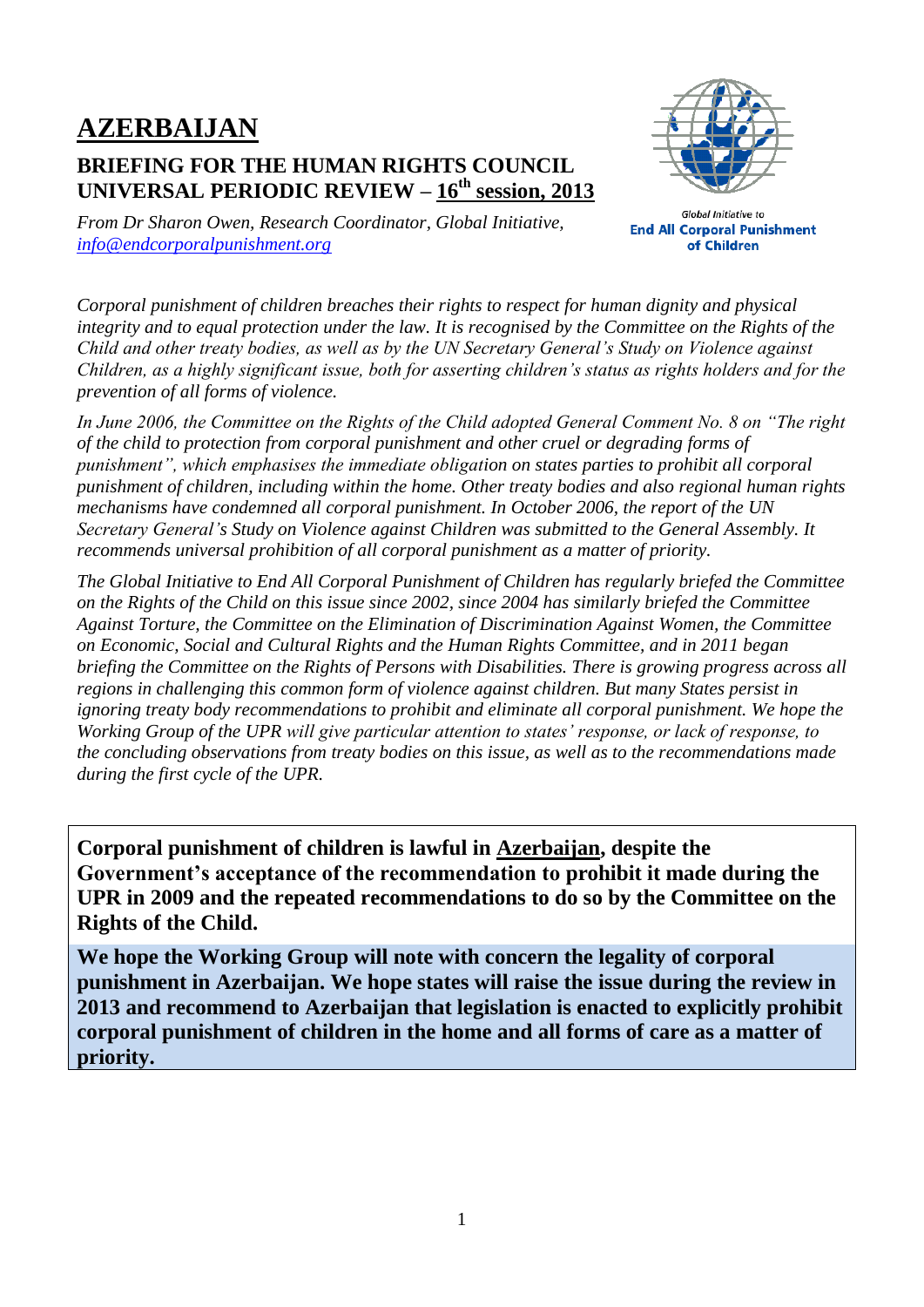### **1 The initial review of Azerbaijan by the Human Rights Council (2009)**

1.1 Azerbaijan was reviewed in the first cycle of the Universal Periodic Review in 2009 (session 4). The issue of corporal punishment of children was included in the compilation of UN information<sup>1</sup> and in the summary of stakeholders' information.<sup>2</sup> The following recommendations were made: $3$ 

"… take the necessary measures so that persons below 18, being under arrest, would not be subject to corporal punishment or other forms of ill-treatment (Hungary); take necessary measures aimed at prohibiting all forms of corporal punishment against children (Brazil)…."

1.2 In accepting the recommendations, the Government stated that corporal punishment of children is prohibited in law and that a draft law amending the Criminal Code and Administrative Delinquencies Code addresses the responsibility of parents and others for cruel treatment of children.<sup>4</sup>

1.3 Despite the Government's acceptance of the recommendations concerning prohibition of corporal punishment, its mid-term report on implementation of the recommendations, dated January 2012, does not address the issue. In 2011, a draft Law on Protection of Children against All Forms of Corporal Punishment was being discussed, but has not been enacted: the legality of corporal punishment is the same today as it was at the time of the review in 2009.

## **2 Legality and practice of corporal punishment in Azerbaijan**

2.1 Corporal punishment of children in Azerbaijan is unlawful in the penal system and possibly in schools but it is lawful in the home and in alternative care settings.

2.2 With regard to the **home**, there is no confirmation in legislation of a "right" of parents to punish/correct children but there is no explicit prohibition of corporal punishment and provisions against violence and abuse in the Criminal Code, the Family Code, the Administrative Offences Act, the Law on the Rights of the Child, the Law on Prevention of Domestic Violence (2010) and the Constitution are not interpreted as prohibiting all corporal punishment in childrearing.

2.3 UNICEF's major 2010 analysis of data from 2005-2006 on discipline of children in the home found that 76% of 2-14 year olds in Azerbaijan experienced violent "discipline" (physical punishment and/or psychological aggression); 17% experienced severe physical punishment (being hit or slapped on the face, head or ears or being hit over and over with an  $\frac{1}{2}$ implement).<sup>5</sup>

2.4 Corporal punishment is considered unlawful in public and private **schools**, but we have yet to identify the prohibiting legislation.

2.5 In the **penal system**, corporal punishment is unlawful as a sentence for crime: there is no provision for judicial corporal punishment in criminal law. It is considered unlawful as a

 $\overline{a}$ 1 17 December 2008, A/HRC/WG.6/4/AZE/2, Compilation of UN information, para. 18

 $^{2}$  24 November 2008, A/HRC/WG.6/4/AZE/3, Summary of stakeholders' information, para. 8

 $3$  29 May 2009, A/HRC/11/20, Report of the Working Group, para. 96(11)

<sup>4</sup> 10 June 2009, A/HRC/11/20/Add.1, Report of the Working Group: Addendum

<sup>5</sup> UNICEF (2010), *Child Disciplinary Practices at Home: Evidence from a Range of Low- and Middle-Income Countries*, NY: UNICEF